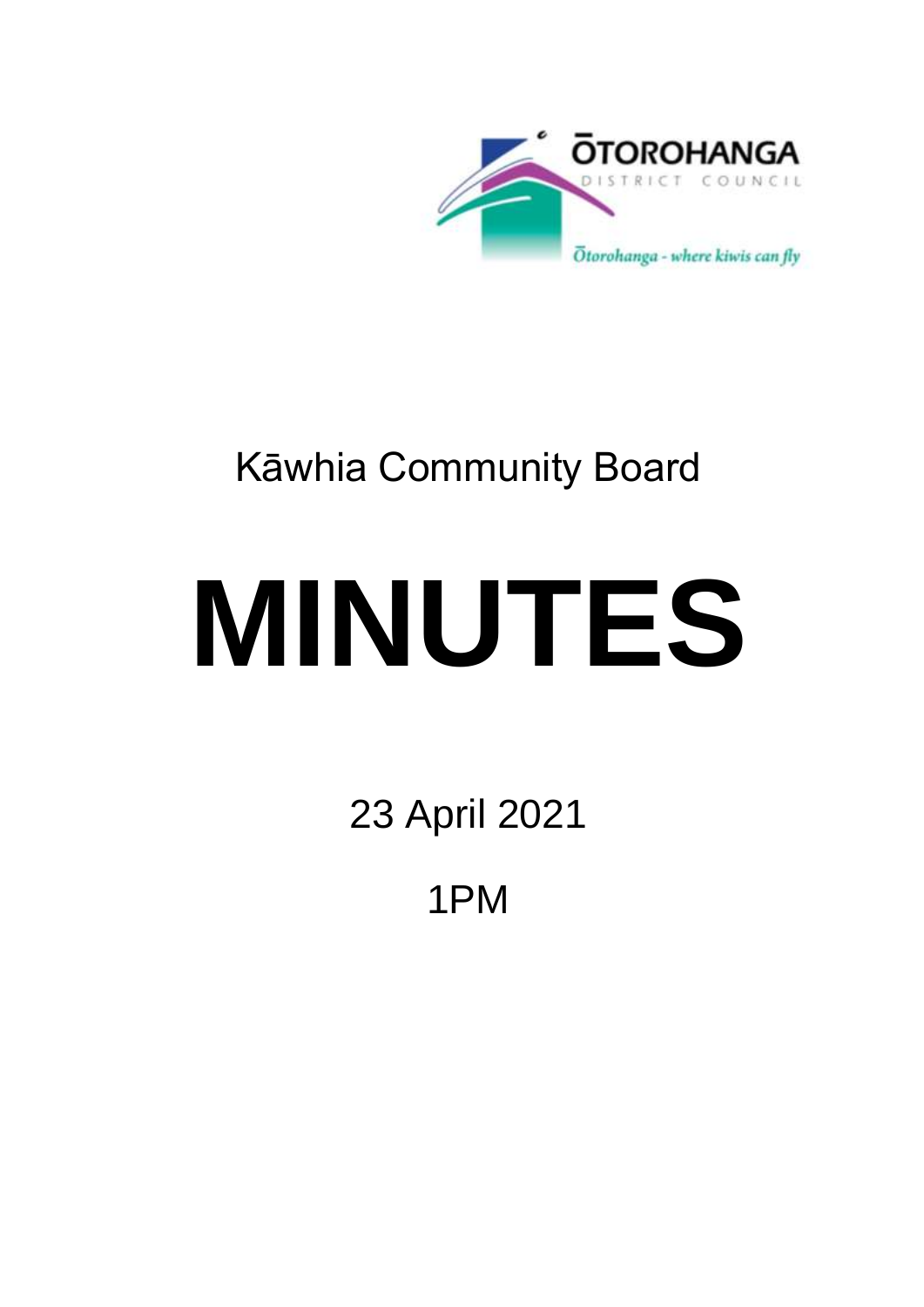#### **KĀWHIA COMMUNITY BOARD**

23 April 2021

Minutes of an Ordinary meeting of the Kāwhia Community Board held at the Kāwhia Community Hall, Jervois Street Kāwhia on Friday 23 April 2021 commencing at 1pm.

#### Tanya Winter **CHIEF EXECUTIVE**

### **MINUTES**

## **ORDER OF BUSINESS: ITEM PAGE PRESENT 1 IN ATTENDANCE 1 ITEM 47 ELECTED MEMBER DECLARATION 1 APOLOGIES 1 DECLARATION OF INTEREST 1 PUBLIC FORUM CONFIRMATION OF MINUTES – 26 FEBRUARY 2021 ITEM 48 CHAIRPERSONS REPORT - VERBAL 1 ITEM 49 KĀWHIA COMMUNITY BOARD 2021 MEETING DATES 2 ITEM 50 THE OLD POST OFFICE VERANDAH 2**

 **BOARD MEMBER UPDATE 2**

**1 1**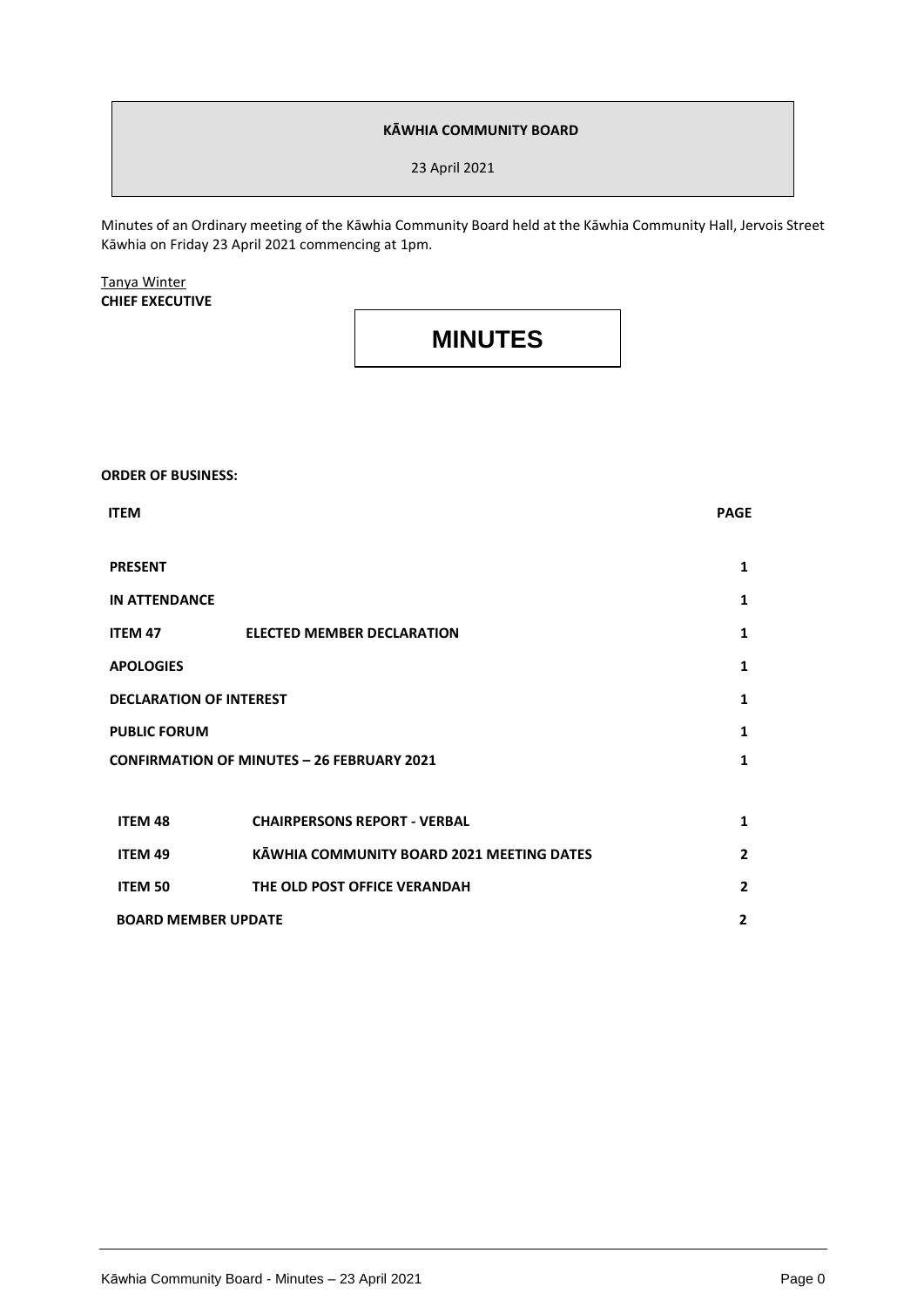#### **PRESENT**

Mr. D Walsh (Chair), His Worship the Mayor MM Baxter, Cr. A Williams, Mrs. H Whiu, Mr. K Briggs, Mr. G Good.

#### **IN ATTENDANCE**

Mr. A Loe (Group Manager Environment), Mrs. N Eynon (Business Support Corporate).

Mrs. H Whiu opened the meeting with a karakia.

#### **ITEM 47 ELECTED MEMBER DECLARATION**

Mr. G Good read and completed a written declaration pursuant to Schedule 7, Part 1, Clause 14 of the Local Government Act 2002.

**Resolved** that pursuant to Schedule 7, Part 1, Clause 14 of the Local Government Act 2002, newly Elected Member Geoff Good signed the declaration in the presence of the Mayor. **Chair / Mr. Briggs**

A presentation of a gift was made by His Worship the Mayor MM Baxter to Mr. G Fletcher on behalf of the Kāwhia Community Board, Ōtorohanga District Staff giving thanks for his contribution to Board affairs during his time as an elected member.

Following the presentation, the Mayor left the meeting.

#### **APOLOGY**

No apologies were received.

#### **DECLARATION OF INTEREST**

The Chair asked members whether they had any declarations of conflicts of interest.

No declarations of conflicts of interests were received.

#### **PUBLIC FORUM**

Ms. Cait Cresswell (Regional Coordinator West Region) for Sport Waikato introduced herself to members and summarised her role within Council.

#### **CONFIRMATION OF MINUTES**

**Resolved** that the Minutes of the meeting of the Kāwhia Community Board held 26 February 2021, as circulated be approved as a true and correct record of the meeting and the recommendations contained therein be adopted. **Mr. Briggs / Mrs. Whiu**

#### **ITEM 48 CHAIRPERSONS REPORT – VERBAL**

The Chair reported on the following;

- Easter Fishing Competition No parking issues occurred.
- Long Term Plan Consultation Document draft has been adopted.

**Resolved** that the chairperson's verbal report be received. **Mr. Briggs / Mrs. Whiu**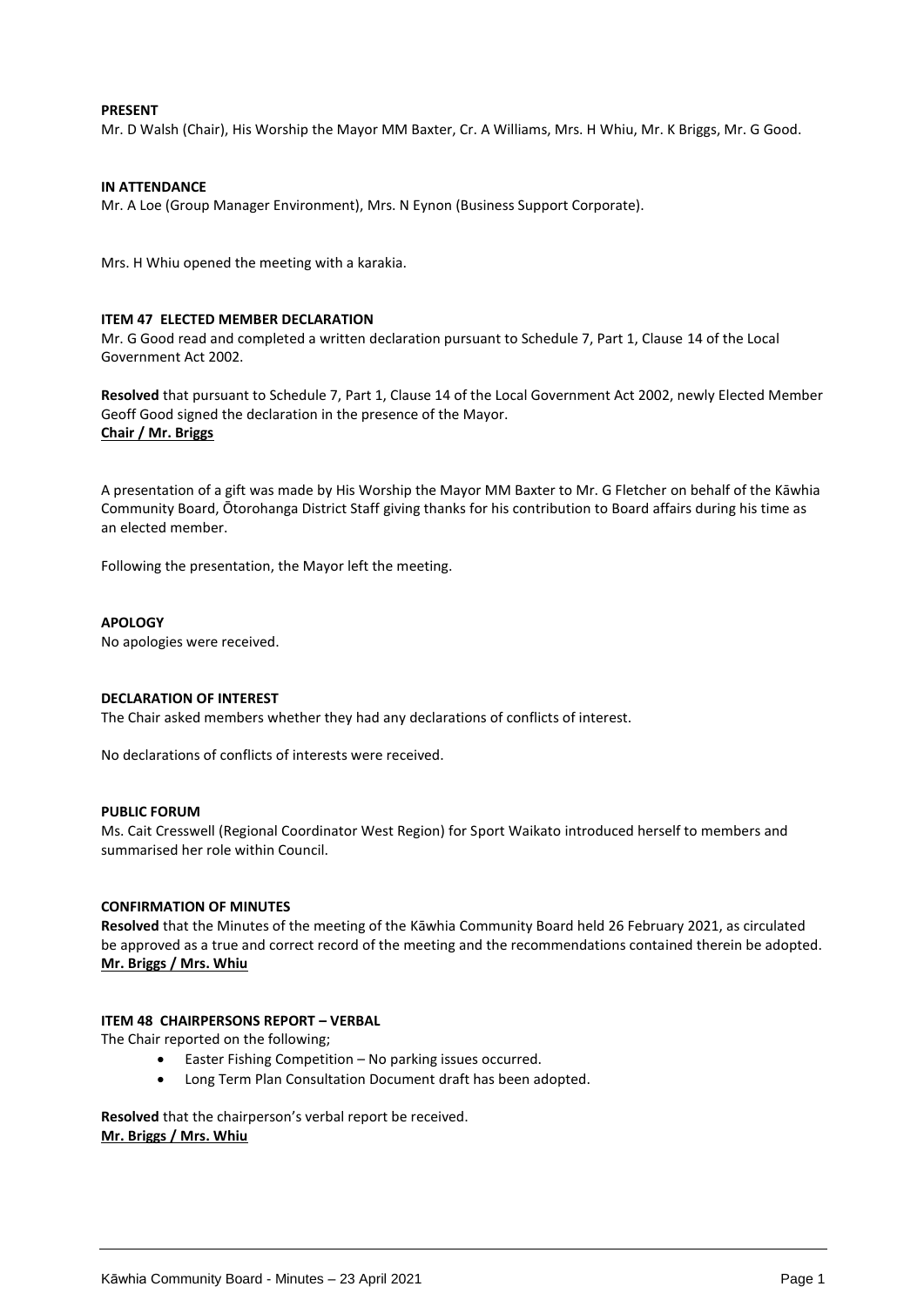#### **ITEM 49 KĀWHIA COMMUNITY BOARD 2021 MEETING DATES**

**Resolved** that the meeting dates presented below for regular meetings at Kāwhia Community Board covering the 2021 calendar year be adopted:

#### **Friday**

- 28 May 2021
- 25 June 2021
- 23 July 2021
- 27 August 2021
- 24 September 2021
- 22 October 2021
- 26 November 2021
- 17 December 2021 (3rd Friday)

#### **Mr Briggs / Mrs. Whiu**

#### **ITEM 50 THE OLD POST OFFICE VERANDAH**

The Group Manager Environmental referred members to a report in which advised that during recent alterations to the Old Post Office building, a window at the front of the building was removed and replaced with a set of French doors. At the time, the overhang that protected the window and door from the weather had to be demolished due to severe rot. A new verandah is proposed to weatherproof the new entrance and protect the building frontage.

He advised members that this report was originally worked on by the former Property Advisor.

During discussion the following items were highlighted:

- This item had already been raised and discussed in a previous meeting.
- Clarification as to whether the tenant is contributing to the costs.
- The Art Group occupy the gallery space on a short-term lease agreement.
- The building benefits the community and is a public asset.

#### **Resolved** that

- 1. Kāwhia Community Board recommend to Council that a verandah at The Old Post Office in Kāwhia be constructed and that funding of \$12,500 (plus GST) be allocated from the District and Kāwhia property budget(s);
- 2. Kāwhia Community Board confirm they understand that this is an unbudgeted expenditure (which will create a negative variance in this budget).

**Chair / Mrs. Whiu**

#### **BOARD MEMBER UPDATE**

COUNCILLOR WILLIAMS

- Attended Civil Defence meeting.
- Attended LTP Workshops.
- Attended three stakeholder meetings.
- Adoption of the Long Term Plan Draft Consultation Document.
- Ōtorohanga District Council has accepted the Māori Ward establishment.

MRS. WHIU

- Excited about the establishment of the Māori Ward.
- Highlighted that Kāwhia newspaper articles are quite negative. A lot of positive things are happening within the community that could be recorded.
- Acknowledged that the replacement road markers along Pouewe Street harbourside were a big improvement.
- Kāwhia sign needs to be re-painted.
- Kāwhia Storyboards are still a work in progress.